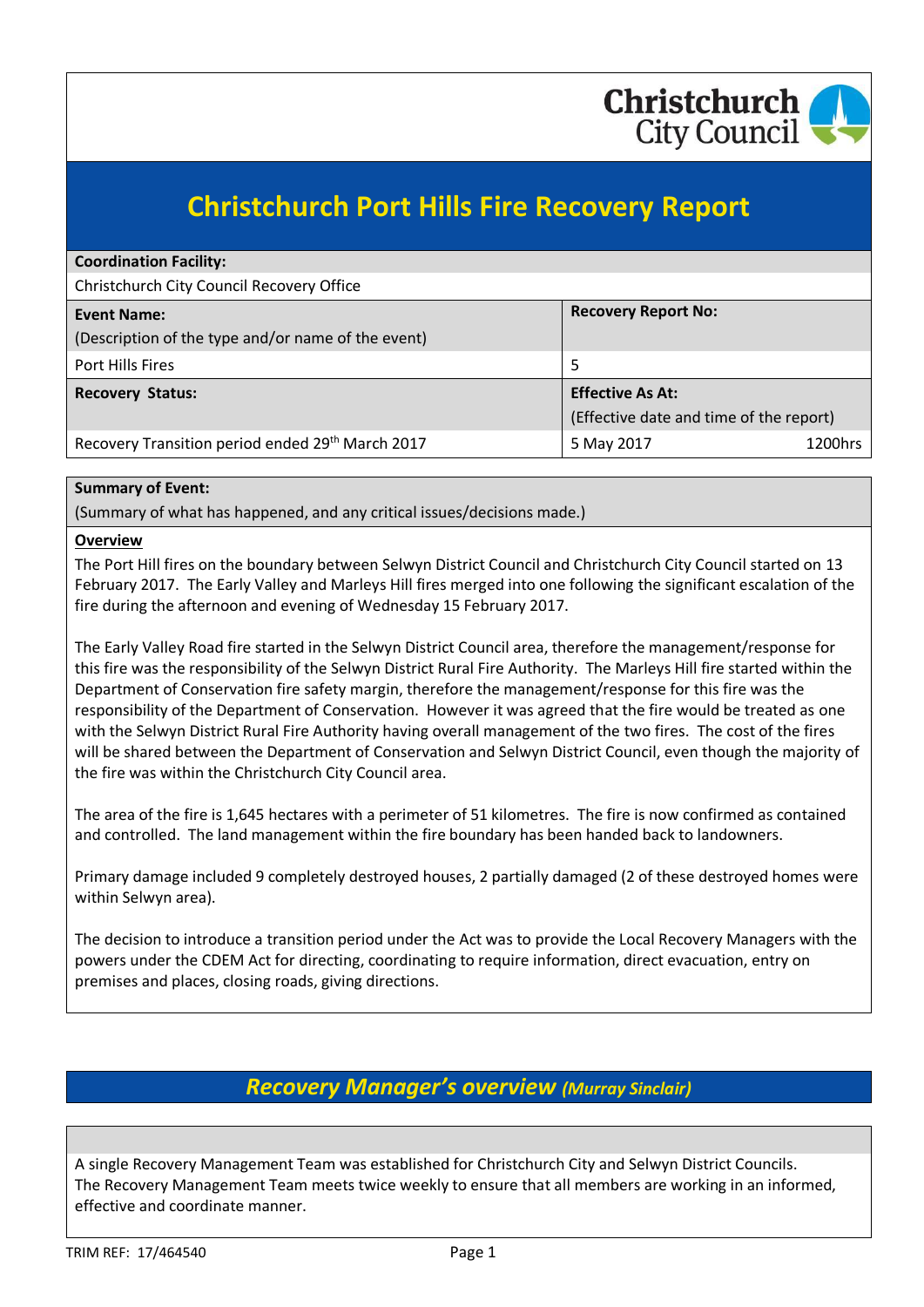Four Task Groups have been established (Social, Natural, Built and Economic Environments). These generally meet once per week to identify recovery issues, meet with various stakeholders and residents affected by the fire.

A key goal of the Recovery Management Team is to develop separate Port Hills Fires Recovery Plan for Christchurch City and Selwyn District Councils which will identify immediate actions taken, medium and long terms issues that will need to be addressed as part of business as usual or for consideration as part of within the 2017/18 Annual Plan and 2018-28 Long Term Plan processes.

The two Port Hills Fires Recovery Plans are currently in the final stages of development. It is proposed to present the CCC Port Hills Fires Recovery Plan to the City Councillors at their meeting to be held on Thursday, 8 June 2017.

The terms of reference for 'operational fire review' have been released this week. The purpose of this review is to recommend any actions to enhance the effectiveness and efficiency with which the Fire Agencies carried out their respective statutory duties and include the following objectives:

- Assess the Fire Authorities' readiness for the Port Hills Fire;
- Assess the effectiveness of the Fire Agencies' response to the fires;
- Assess the effectiveness of communication, coordination, and collaboration between the Fire Agencies in the course of the response to the fires; and
- Assess the Fire Agencies' provisions of safe working environments for workers.

The following matters are outside the scope of the review:

- The origin and cause of the fires;
- The circumstances of the helicopter accident that occurred on 14 February 2017;
- Any aspects of the civil defence response to the fires that are subject of review or investigation by the Ministry of Civil Defence & Emergency Management.

It is proposed that feedback, received at the various community recovery meetings, in relation to the response to the fires be forwarded to the 'Operational Fire Review Team' for their consideration.

It is unclear from the terms of reference whether it is proposed to meet with those significantly affected by the fires. I am proposing that Council write to the 'Operational Fire Review Team' requesting that they meet with those residents who last their homes and the largest commercial operators affected by the fires to hear their concerns/issues in relation to the response to the fire.

# *Social Environment*

### **Issues:**

### **Arohanui Grace, Task Group Leader**

### **Community Recovery**

- Ongoing liaison maintained with people who lost their homes or with special circumstances.
- Clean up of fire damage being undertaken by property owners some owners are struggling with scale of work ahead of them, particularly around removal of fire damaged trees.
- Skips still in place on Worsleys Road to assistance property owner with the removal of green waste.
- Volunteer groups have assisted some residents with the clearing of vegetation.
- Feedback received at the various community meetings is being included in the Port Hills Fire Recovery Plan.
- Regular updates being distributed on recovery activities occurring.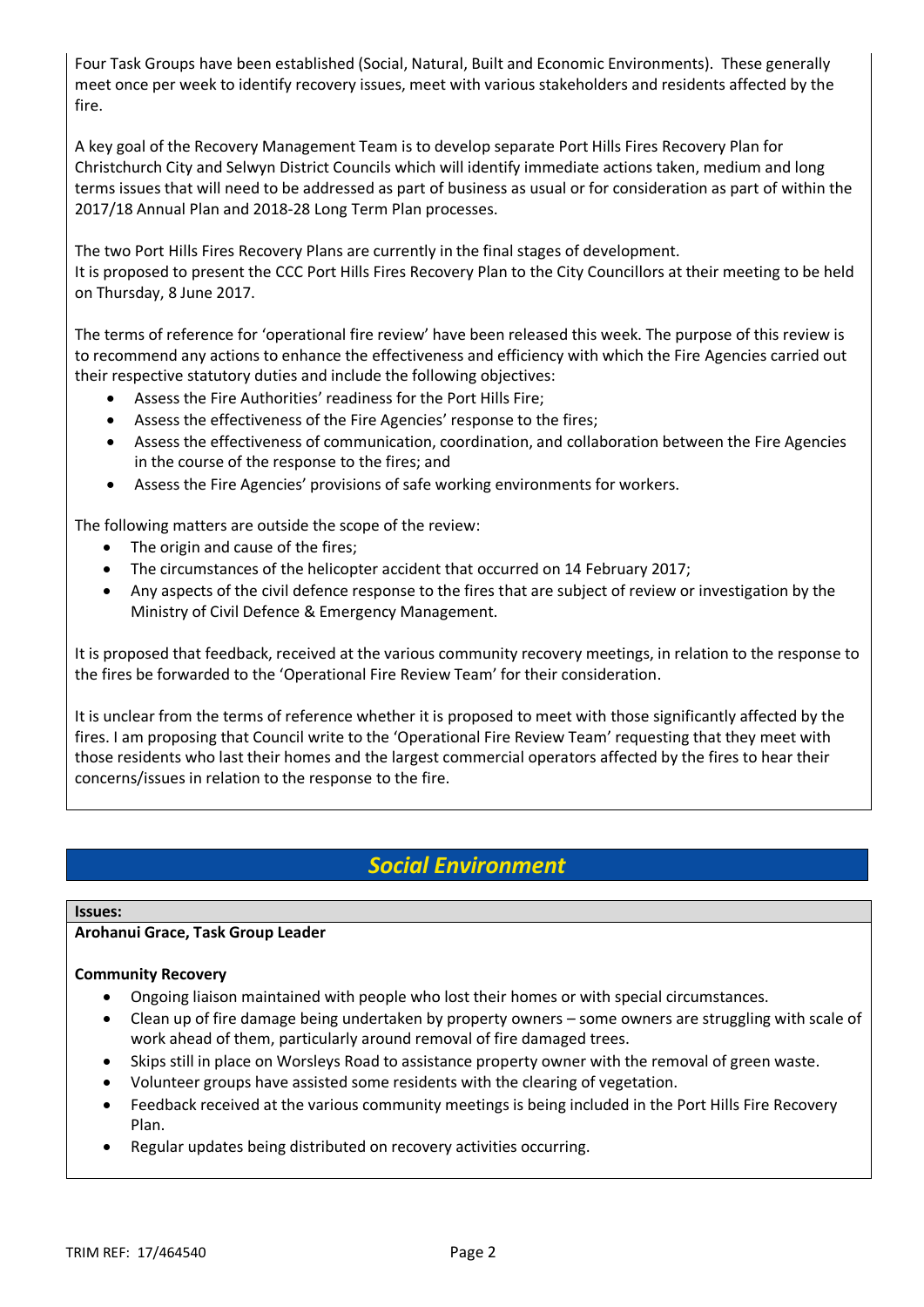# *Natural Environment*

#### **Issues:**

#### **Kay Holder, Task Group Leader**

#### **Revegetation/Sediment Control**

- ECAN has prepared information on Consenting and Erosion Control for landowners this information is available on the Port Hills fire page on the City Council website.
- Volunteers will be picking up roadside rubbish exposed by the fires, between Sugarloaf and Cass Peak, on Saturday (6 May).
- A programme has been developed for 'volunteers' planting days over the winter months (winter planting days commence 25 May and runs through to 5 August).
- A helicopter will drop seed has commenced today (Friday) on pockets of privately owned land. Seed will be dropped on about 60 hectares of private land around Cashmere Valley, Worsleys Spur, Hoon Hay Valley and Early Valley Road, as part of an approach coordinated by the Council to reduce sediment getting into streams. The seed is being dropped on areas where there has been limited natural regrowth.
- Land Drainage team continue to monitor and investigate sediment control issues.

### *Built Environment*

#### **Issues:**

#### **Terry Howes – Task Group Leader**

#### **Life lines**

- Dyers Pass Rd speed restrictions remain in place until further rock fall risk assessment are undertaken (limit 50kph with no stopping for top part of Dyers Pass Rd).
- Worsleys Road fenced cordon remains in place on each side of Port Hills where the sealed road finishes residents are still reporting ongoing problems with 4WD vehicles using Worsleys Track.
- Additional signage to restrict access to residents only to be located near 323 Worsleys Road.
- Kennedy's Bush Road fenced cordon at each end restricting access to track, plan to be established for the future opening of the track or part of the track.
- Logging activities to commence shortly, discussions commenced re: resource consent conditions required for this activity are occurring between the forestry owner, Council, and ECan. Logging trucks will need to use Worsleys Road – a meeting was held this week with the forestry owner and residents of Worsleys Rd and Westmoreland. Community Board chairs were briefed today (Friday) on the proposed logging activities.

#### **Natural hazards**

- At-risk rocks above the Harry Ell walking track and Dyers Pass Road were removed during the week.
- Rock fall hazard report completed for Early Valley, properties in CCC area not impacted
- Rock fall hazard assessments within CCC area do not indicate any immediate risks to private properties.
- Investigations on the options for the management of sedimentation control within the five catchment areas has continued this week.